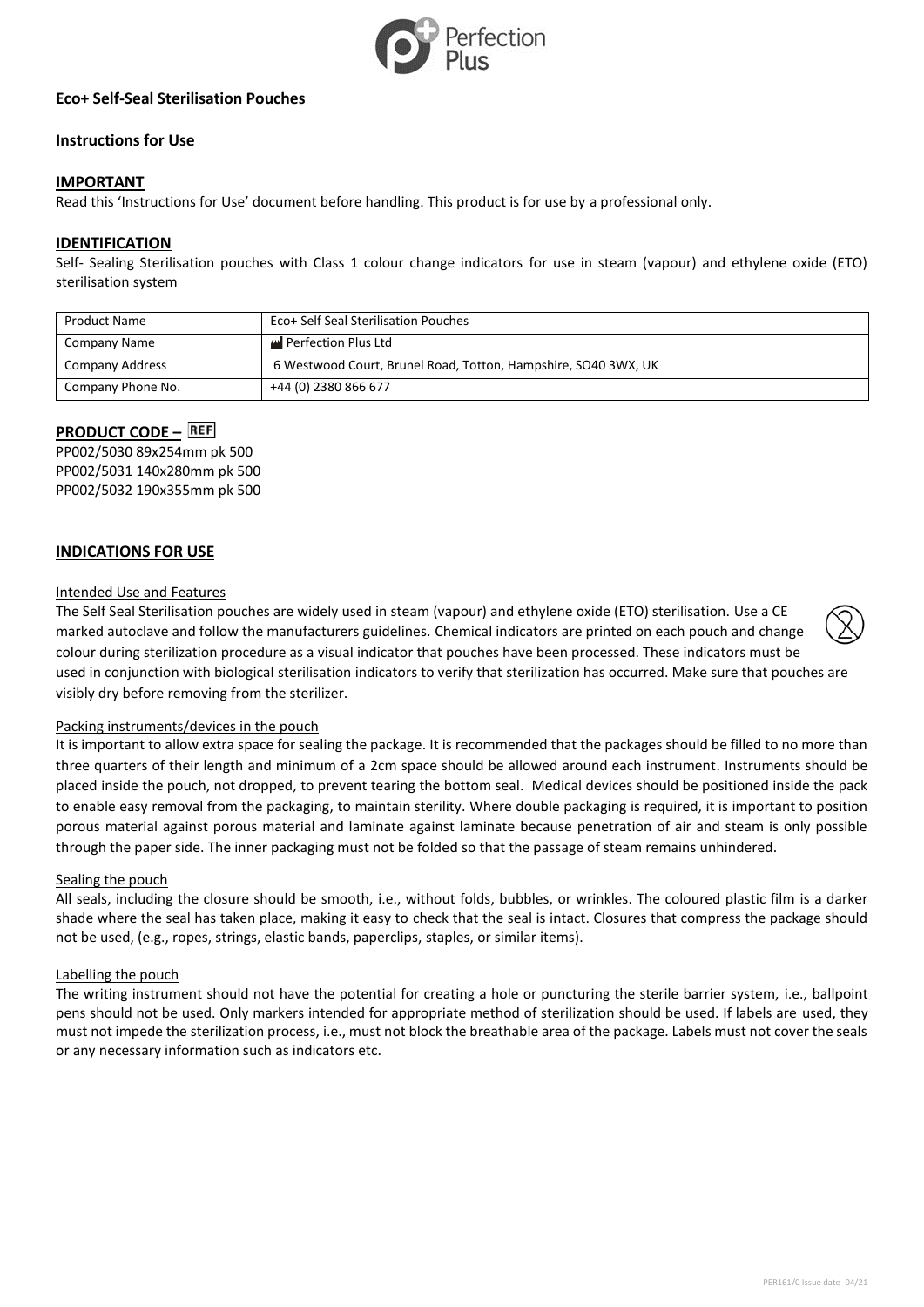

# Loading the autoclave

- If possible, the packages should be placed upright in the sterilizer, using a rack if necessary.
- If it is not possible to place the packages upright, they can be placed flat with porous material facing down.
- When loading multiple pouches, ensure the plastic side faces the paper side of the next pouch.
- The packages should not be folded, and they must not touch the chamber walls.
- The basket should not be packed too full, as the packages expand during the sterilization process and they must also be allowed to breathe freely.
- If a sterilization cycle must be repeated due to a malfunction or a cycle is aborted before completion, all pouches must be replaced and repacked prior to being placed into another sterilization cycle.

## Inspection

After sterilisation, the packages and products must be allowed to cool down before handling. Sterilization Pouches are marked with a symbol indicating the correct peeling direction top open the pouch. Check each pouch to ensure not damaged during the procedure, any damaged pouches should be discarded and the devices re-processed. Check that the ink has changed to the relevant colour (steam/ETO). Pouches should be clean and dry, if a pouch is wet the devices contained should not be considered sterile – place in a new pouch and re-process.

# **Process indicators printed on the packaging help distinguish between products that have or have not been autoclaved, but do not provide evidence of sterilization**.



# Fibre-free opening and aseptic presentation

The seals on the upper corners of the packs should be unattached first. The package should then be opened by pulling the laminate away from the paper material slowly and evenly to prevent the fibres from breaking and thereby possibly causing contamination. When opening large and / or heavy packages they need to be supported by a table or a tray. Assistance may be needed to prevent any contamination of the packed instrument / instrument sets by accidentally touching the non-sterile outer surface of the packaging material. Double packaging ensures safe and sterile opening. The inner pack remains sterile even on its outside until it is removed.

#### **Caution**

Should a serious incident in relation to the product occur, it should be reported to the manufacturer and the competent authority.

# **WARNING**

- 1. Check the package completeness before using.
- 2. Do not use past expiry date.
- 3. Do not use if the package damaged.
- 4. Only use with a CE marked steriliser and follow manufacturer's instructions.
- 5. Use in conjunction with biological indicators to confirm sterilisation has taken place.

#### **STORAGE and DISPOSAL**

Before use store in a cool, dry place. After use sterilization pouches can be incinerated without producing toxic emanations. Of course, any contaminated product must be eliminated using a specialised method. The paper and the PET can be recycled according to local guidelines